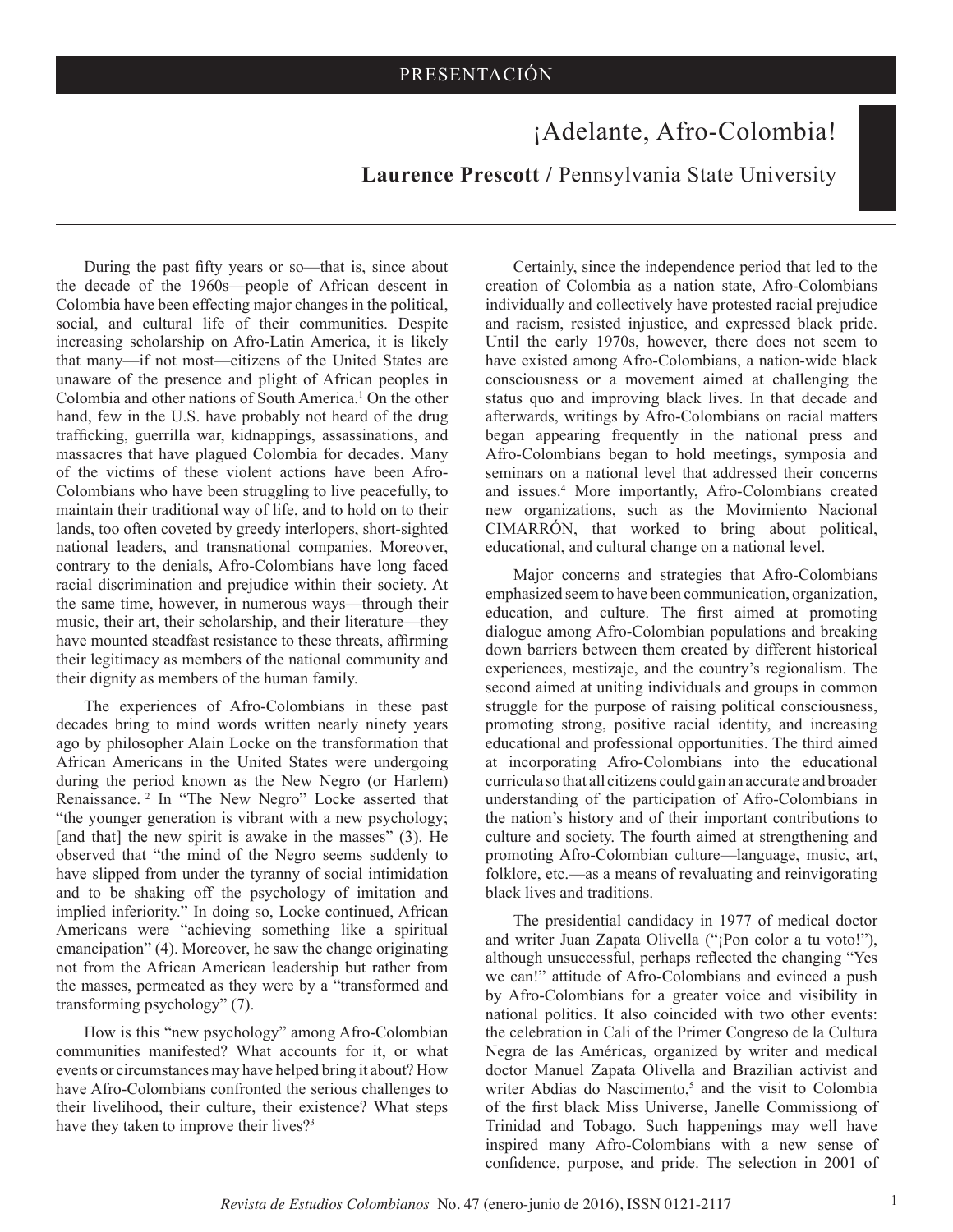Vanessa Mendoza as Miss Colombia marked the first time that an Afro-Colombian woman held the title.

While Afro-Colombians' own growing awareness of and responses to their historical dilemmas seems to be largely responsible for their transformation,<sup>6</sup> world events such as the decolonization of Africa and the civil rights movement in the United States probably influenced their thinking also. For example, the protest of African American athletes Tommy Smith and John Carlos at the Olympic Games in Mexico in 1968 and the persecution and prosecution of Angela Davis by the U.S. government (1970-1972), a *cause célèbre* for many, encouraged both revolutionary thinking and the wearing of hair in a natural or "Afro" style. Furthermore, travel of African Americans to Colombia and of Afro-Colombians to the U.S. fostered mutually beneficial dialogues and cultural exchanges that provided new perspectives and increased understanding of differences and similarities in common experiences and interests.

The appearance of new black-oriented journals, such as *Negritud,* founded in 1977 and published by the Movimiento de Cultura Negra (spearheaded by Amir Smith Córdoba and the Centro para la Investigación de la Cultura Negra), helped to promote and disseminate throughout the nation radical ideas and positive attitudes about blackness, as well as new approaches to raising racial consciousness and broadening the scope of black identity. With the founding of new organizations in the 1980s and 1990s came less ambitious but no less important periodicals such as *El Chasque* of La OBAPO (Organización de Barrios Populares del Chocó).7

Similarly, the publication of scores of books—both monographs and collections—in anthropology, history, sociology, linguistics, by Colombian and non-Colombian researchers, that focus on the history, conditions, and problems of black life and culture while also calling attention to the importance of their traditions and values—so often misunderstood and misinterpreted by the larger (whitemestizo) community—have given prominence to Afro-Colombian studies as a worthy area of scholarly inquiry on par with that of other ethnic groups<sup>8</sup>. These studies and essays, especially those written by young Afro-Colombians that challenged old ideas and stereotypes, provided a more realistic and balanced picture of Afro-Colombians, seeing them not as a problem but as a member of the national family,<sup>9</sup> and thus enhancing their sense of identity, belonging, and self esteem.<sup>10</sup>

The role of literature and creative writers should not be overlooked or underestimated. The publication in 1983 of Manuel Zapata Olivella's monumental saga *Changó el gran putas,* which took the author more than fifteen years to write, not only elevated historical African-descended Colombian figures such as Benkos Bhios, and José Prudencio Padilla to literary heights and re-created the history of African peoples in Colombia from a black perspective, but also, by shifting the story to different locales of the Americas (Haiti, Brazil, Mexico, United States), enabled Afro-Colombian and other

readers to see themselves within a broader context and as part of a larger, international diaspora of African peoples.

The year 1984 marked an important milestone in Afro-Colombian literary history as it was the centennial of the death of the poet Candelario Obeso (1849-1884). The occasion served to further stimulate Afro-Colombians' awareness of their history and contributions to the nation. Members of the Afro-Colombian literary and intellectual community as well as other writers, scholars, and community leaders organized or participated in symposia and other gatherings to pay homage to the poet and his achievements. Several articles in various newspapers and magazines, as well as a collection of essays devoted to the poet's life and writings (Smith Córdoba), appeared during the year. To commemorate the anniversary the federal government issued a stamp in Obeso's honor<sup>11</sup> and the following year (1985) the Instituto Caro y Cuervo published the book *Candelario Obeso y la iniciación de la poesía negra en Colombia* by Laurence Prescott.

With a few exceptions, Afro-Colombian writers have not attracted much serious attention from the country's critical establishment. Consequently, their works have often been unknown, ignored, or forgotten. With the publication in 2008 of the "Colección Presencia Afrocolombiana," consisting of six (mostly out-of-print) titles by six nineteenthand twentieth-century authors,<sup>12</sup> earlier Afro-Colombian writers began to be rediscovered, reprinted, and reread.<sup>13</sup> In 2010 Colombia's Ministerio de Cultura produced the unprecedented "Biblioteca de Literatura Afrocolombiana," a nineteen-volume collection encompassing prose fiction (novels, short stories), poetry, drama, essays, chronicles, and oral literature by 15 individual authors and two anthologies of poetry by scores of authors, including the 58 Afro-Colombian women of the *Antología de mujeres poetas afrocolombianas* (vol. 16), many of whom have published at least one book of poetry.<sup>14</sup> The last volumen (19) contains a useful guide to the collection.

Perhaps the most significant change that occurred during these years was the writing of a new constitution in 1991 that officially recognized Afro-Colombians (*afrodescendientes*) as a legitimate ethnic group. The passage two years later (1993) of the Ley 70, or Ley de Negritudes, "granted land titles for the collective territories of Afro-Colombian communities"15 and reserved for them two seats in the House of Representatives. According to leader Zulia Mena, however, this law also created a new problem since it only demanded of political aspirants that they take an oath that they are black (*negro*) without taking into account their place of origin or their work with the community.16

The Internet, social media—Facebook, YouTube, blogs—and other new technological advances have facilitated and fostered communication, organization, and education of and among Afro-Colombians throughout the republic. Thanks to the digitalization of old, out-of-print and otherwise inaccessible print media such as newspapers,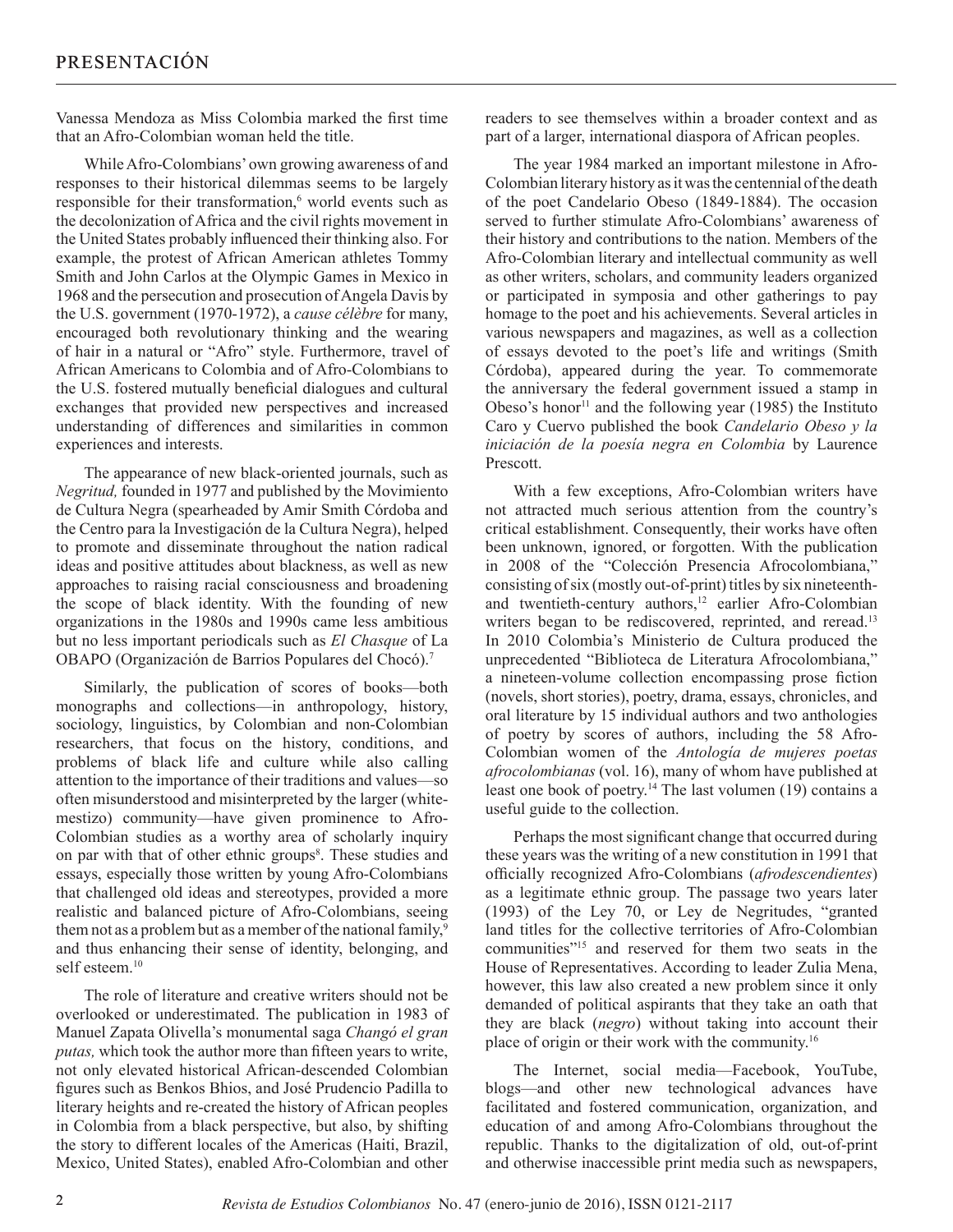magazines, and books, scholars and students as well as the general reading public can become aware of, search, locate and access the literary and cultural productions of both older and new Afro-Colombian writers, artists, musicians, and others. Given the perennial problem of publicity, promotion, and distribution of Colombian books and journals, web sites such as Afrocolombia, Afrocolombianismos, etc., offer much information about living and deceased writers that may often be unavailable in major academic databases.

Afro-Colombians are not yet where they want to be or need to be to ensure the continuation of healthy, safe, and productive lives and the conservation of their lands, traditions, and values. Violence directed against Afro-Colombian communities and the subsequent removal or uprooting of peoples from their traditional homelands, particularly in the Pacific coast but also in areas of the Atlantic coast, continue. At the same time, these acts have brought much needed international attention to the injustices and privations that these communities suffer, which has also led to international solidarity with their cause. This issue of *Revista de Estudios Colombianos* is testimony to the rich cultural heritage and historical struggle of Afro-Colombians and reflects the sustained interest (or commitment) of scholars living in Colombia, the United States, and elsewhere in uncovering and disseminating aspects of that heritage and struggle that may not be widely known.

## **Notes**

- 1 During the 1970s and 1980s The *New York Times* frequently carried articles on Blacks in Latin America that helped to inform the U.S. reading public about these often overlooked populations.
- 2 Alain Locke, "The New Negro," *The New Negro* (1925; New York: Atheneum, 1968) 3-16. It is interesting to note that Afro-Colombians, according to Carlos Rosero, have used the term "renaciente" to describe "un esfuerzo por darle un sentido político a nuestra vida, para vivirla mejor en Colombia" and to express "la conciencia que tienen los viejos del Pacífico de su origen y de que hay una conexión entre el allá de sus antepasados y el acá del presente, pero al mismo tiempo se da por supuesto que la gente es 'renaciente' aquí." See *El despertar de las comunidades afrocolombianas; relatos de cinco líderes: Dorina Hernández, Libia Grueso, Carlos Rosero, Marino Córdoba, Zulia Mena,* ed. María Inés Martínez (Houston: Editorial LACASA; San Juan, Puerto Rico: Centro de Investigaciones Sociales, 2012) 169. See the line "aquí volví a nacer" in Nancy Morejón's celebrated poem "Mujer negra."
- 3 Limitations of space here do not allow an in-depth review of the historical situation of Afro-Colombians. For a concise and useful summary, see Leslie B. Rout, Jr., *The African Experience in Spanish America, 1509 to the present day* (Cambridge: Cambridge UP, 1976) 236-249.
- 4 See, for example, Pbro. Herbert B. Valencia, "¿Hay discriminación racial en Colombia? Soy negro, gracias a Dios," *El Espectador* 11 Oct. 1970, Magazine Dominical: 7; "I Encuentro de Población Negra habrá en Cali," *El Tiempo* 6 Sept. 1974: 3; Alegre Levy, "Primer Congreso de Negros," *El Tiempo* 2 Nov. 1975: 1, 3.
- 5 On the occasion of the Congreso, Zapata Olivella published number 35 of his literary review *Letras Nacionales*, which was devoted exclusively to "El negro en la literatura colombiana," in effect making it the first anthology of Afro-Colombian writers to appear in print.
- 6 The publication in 1967 of Manuel Zapata Olivella's short story "Un extraño bajo mi piel," included in the author's collection *¿Quién dio el fusil a Oswald? y otros cuentos,* brought the complex of interrelated issues of internalized racism, *mestizaje*, alienation, self-hatred, and psychological liberation to the forefront of Afro-Colombian literature. In so doing, it marked an important contribution to the growing racial consciousness movement that developed during the turbulent decade of the 1960s.
- 7 Published in Quibdó and dated "Julio de 1992," numbers 2-3 of *El Chasque* focused on "Las familias organizadas de La Yesca: nuestra problemática y propuestas."
- 8 In this regard, publications by pioneering and dedicated anthropologists and historians, including Rogerio Velásquez, Aquiles Escalante, Nina de Friedemann, Jaime Arocha Rodríguez, Peter Wade, Adriana Maya, and Alexander Cifuentes, to name a few, are especially significant and valuable. See the Works Cited section for examples of their contributions.
- 9 I cannot help but think here of Langston Hughes' poem "I, Too," which begins "I, too, sing America. / I am the darker brother." Translations of the poem appeared often in Colombian periodicals since the 1920s. See Laurence E. Prescott, "'We, Too, Are America': Langston Hughes in Colombia", *The Langston Hughes Review* 20 (2006): 34-46.
- 10 See, for example, Jesús Lácides Mosquera, *El poder de la definición del negro* (Ibagué: Centro de Publicaciones y Ayudas Audiovisulaes de la Universidad del Tolima, 1975); Ildefonso Gutiérrez Azopardo, *Historia del negro en Colombia ¿sumisión*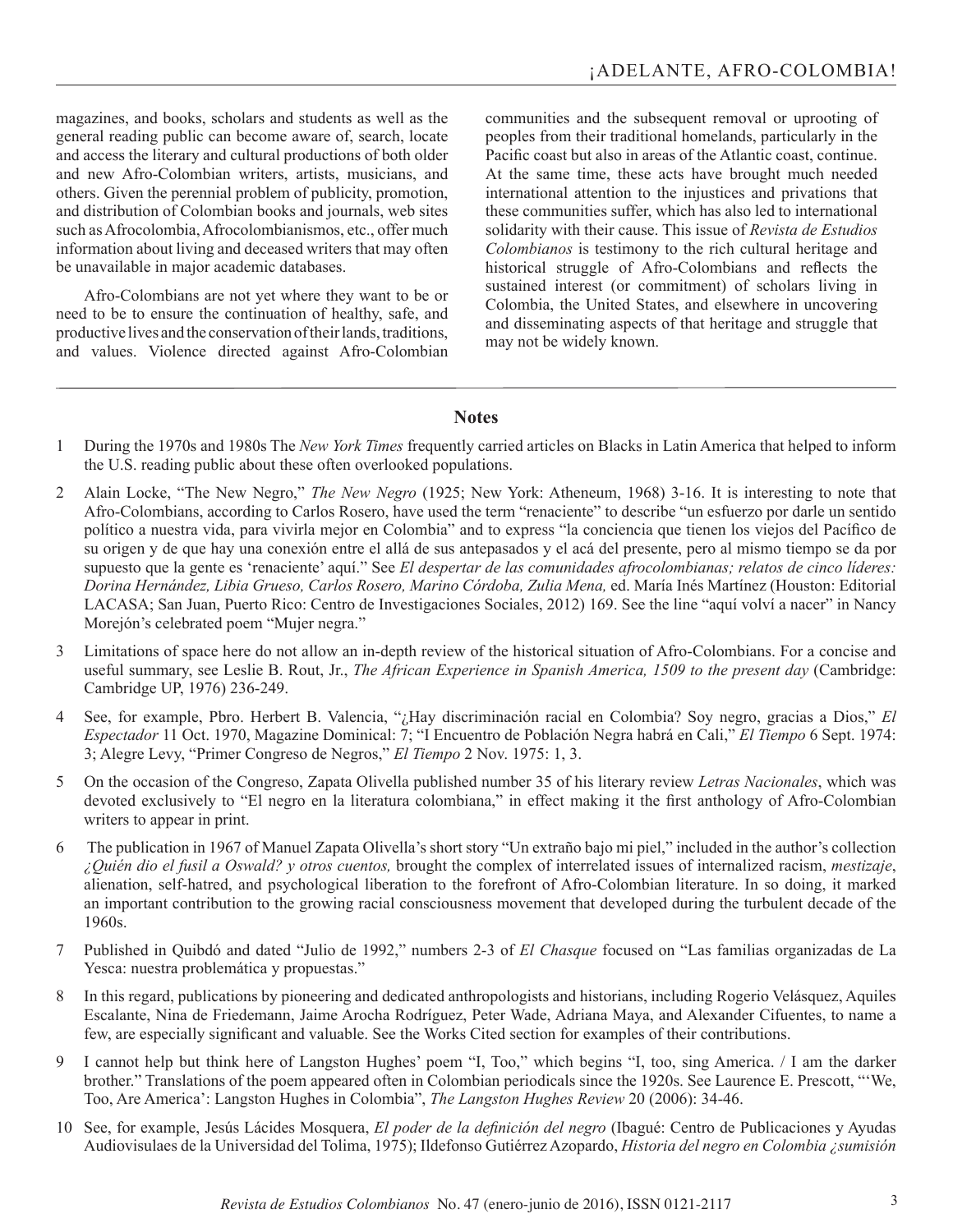*o rebeldía?* (Bogotá: Editorial Nueva América, 1980); Juan de Dios Mosquera M., *Las comunidades negras de Colombia; pasado, presente, futuro*, 2nd ed. (Medellín: Editorial Lealon, 1986). Publications by Nina de Friedemann, Jaime Arocha, Alexander Cifuentes, and Peter Wade, to name a few, are essential reading. Although not focused exclusively on Afro-Colombia, Manuel Zapata Olivella's *El hombre colombiano* (Bogotá: Canal Ramírez-Antares, 1974) is worthy of mention here.

- 11 The following year (1985) the Instituto Caro y Cuervo published the book *Candelario Obeso y la iniciación de la poesía negra en Colombia*. I was pleased to have participated in the Homenaje to Obeso that took place in Mompós in July of 1984.
- 12 The authors and titles of the collection with original year of publication in parentheses are Manuel Baena, *Cómo se hace ingeniero un negro en Colombia* (1929); Francisco Botero, *Fruto de lucha* (1931); Juan Coronel, *Un peregrine* (1895); Eugenio Darío, *Mi hacha y tu cántaro* (1948); Carlos Arturo Truque, *Vivan los compañeros; cuentos completos* (2004?); and Rogerio Velásquez, *Las memorias del odio* (1953).
- 13 Although not a man of letters, composer Petronio Álvarez Quintero (1914-1966), author of the famous "Mi Buenaventura," has been ably profiled by his daughter. See Juana Francisca Álvarez Arboleda, *Vida y obra de un compositor: el maquinista trovador Petronio Álvarez Quintero "El Cuco"* (1997; Cali: Imprenta Departamental del Valle del Cauca, 2011).
- 14 I wish to acknowledge the generosity of the editors and authors of the collection for providing me with a copy during the 2010 Feria Internacional del Libro in Bogotá and I thank Professors Graciela Maglia and Carmen Millán de Benavides of the Pontificia Universidad Javeriana for inviting me to participate in that memorable event.
- 15 Quotation taken from Minority Rights Group International, *World Directory of Minorities and Indigenous Peoples Colombia: Overview*, May 2008, available at: http://www.unhcr.org/refworld/docid/4954ce5dc.html [accessed 11 September 2012].
- 16 See Yaned Ramírez, "Zulia, el emerger de las negritudes," *El Tiempo* 27 marzo 1994: 6A. Although *afrodescendiente* has come into use recently in place of older and more common "racial" identifiers such as *negro, mulato,* and *zambo,* debate continues regarding the appropriate terminology with which to identify Afro-Colombian peoples and cultures. Similar debates among African Americans in the United States have a long history. See, for example, Lerone Bennett, Jr., "What's In a Name? Negro vs. Afro-American vs. Black."

## **Works cited**

- "I Encuentro de Población Negra habrá en Cali." *El Tiempo* 6 Sept. 1974: 3.
- Álvarez Arboleda, Juana Francisca. *Vida y obra de un compositor: el maquinista trovador Petronio Álvarez Quintero "El Cuco"*. 1997. Cali: Imprenta Departamental del Valle del Cauca, 2011.
- Baena, Manuel. *Cómo se hace ingeniero un negro en Colombia*. [Bogotá: Colombia]: Secretaría Distrital de Recreación, Cultura y Deporte; Múnera Editores, 2008.
- Botero, Francisco. *Fruto de lucha*. [Bogotá: Colombia]: Secretaría Distrital de Recreación, Cultura y Deporte; Múnera Editores, 2008.
- Coronel, Juan. *Un peregrino*. [Bogotá: Colombia]: Secretaría Distrital de Recreación, Cultura y Deporte; Múnera Editores, 2008.
- Cuesta Escobar, Guiomar, and Alfredo Ocampo Zamorano, comps. *Antología de mujeres poetas afrocolombianas*. Bogotá: Ministerio de Cultura, 2010. Biblioteca de Literatura Afrocolombiana 16.
- Darío, Eugenio. *Mi hacha y tu cántaro*. [Bogotá: Colombia]: Secretaría Distrital de Recreación, Cultura y Deporte; Múnera Editores, 2008.
- Gutiérrez Azopardo, Ildefonso. *Historia del negro en Colombia ¿sumisión o rebeldía?* Bogotá: Editorial Nueva América, 1980.
- Hughes, Langston. "I, Too." Locke 145.
- Levy, Alegre. "Primer Congreso de Negros." *El Tiempo* 2 Nov. 1975: 1, 3.
- Locke, Alain. *The New Negro*. 1925; New York: Atheneum, 1968.
- Martínez, María Inés, ed. *El despertar de las comunidades afrocolombianas; relatos de cinco líderes: Dorina Hernández, Libia Grueso, Carlos Rosero, Marino Córdoba, Zulia Mena*. Houston: Editorial LACASA; San Juan, Puerto Rico: Centro de Investigaciones Sociales, 2012.